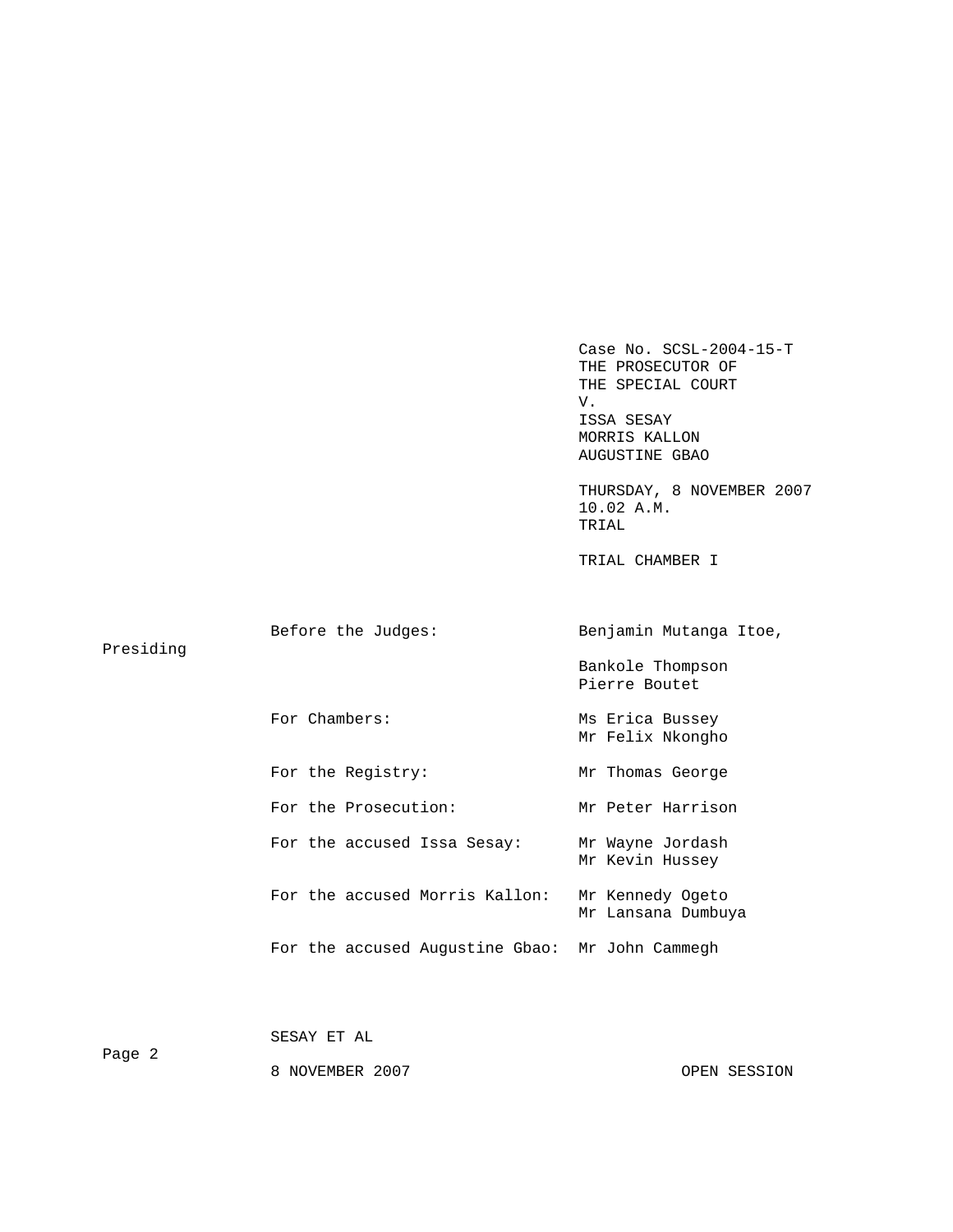|           | 1  | $[RUF08NOV07A - JS]$                                           |
|-----------|----|----------------------------------------------------------------|
|           | 2  | Thursday, 8 November 2007                                      |
|           | 3  | [The accused present]                                          |
|           | 4  | [The witness entered court]                                    |
|           | 5  | [Open session]                                                 |
|           | 6  | [Upon commencing at 10.02 a.m.]                                |
|           | 7  | PRESIDING JUDGE: Good morning, learned counsel.                |
|           | 8  | Mr Witness, good morning.                                      |
|           | 9  | THE WITNESS: Yes. Good morning, sir.                           |
|           | 10 | PRESIDING JUDGE: Yes, Mr Jordash?                              |
|           | 11 | MR JORDASH: I'd like to apply for an adjournment. I            |
| that      | 12 | received a phone call this morning from Mr Sesay indicating    |
| injury    | 13 | he did not feel well enough to come to court, that the old     |
| beginning | 14 | which he was -- which he received treatment for at the         |
|           | 15 | of this year, I think it was, was causing him undue pain, in   |
|           | 16 | large part, to sitting in court for the last few weeks.        |
| There     | 17 | It's an application for an adjournment for one day.            |
|           | 18 | was some confusion concerning -- or there was some subsequent  |
| present.  | 19 | confusion concerning whether he'd waived his right to be       |
|           | 20 | He told me in categorical terms he wanted to be present during |
|           | 21 | the evidence of this witness. I came to court and received a   |
|           | 22 | proforma signed -- sorry, not signed, but filled in at the     |
|           | 23 | behest, it seems, of Mr Sesay and Dr Visser indicating that    |
| box       | 24 | Mr Sesay wasn't feeling well enough to come to court, but the  |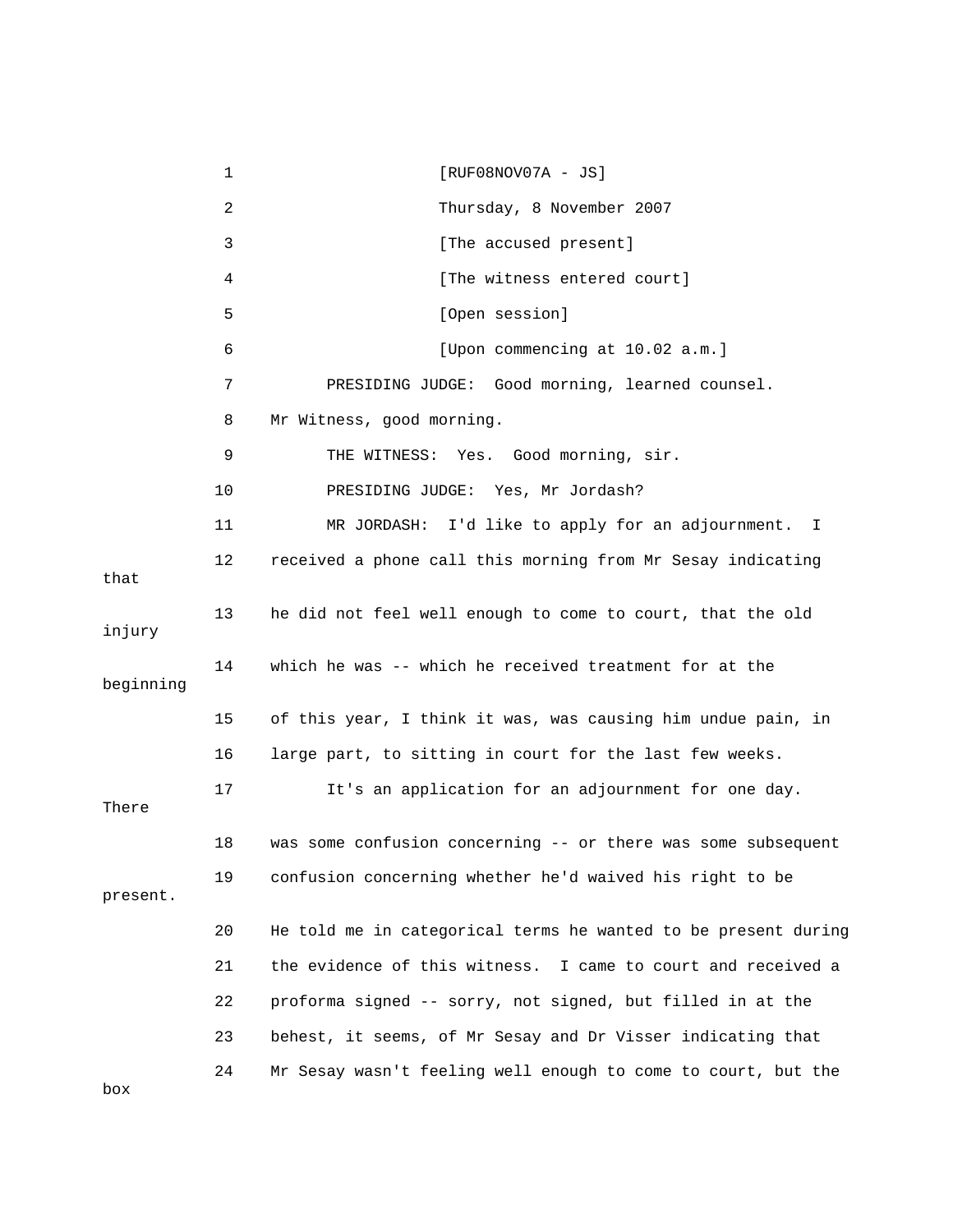| been    | 25 | indicating that he'd waived his right to be present having    |
|---------|----|---------------------------------------------------------------|
| to      | 26 | ticked. I subsequently checked with Mr Sesay and that appears |
| present | 27 | have been an error and he doesn't waive his right to be       |
| until   | 28 | and wishes to apply for an adjournment of the proceedings     |
|         | 29 | tomorrow.                                                     |

 SESAY ET AL Page 3 8 NOVEMBER 2007 CPEN SESSION

|      | 1              | I should indicate, and I asked Mr Sesay if this was            |
|------|----------------|----------------------------------------------------------------|
| two  | $\overline{2}$ | acceptable to him, but I should indicate that his sister died  |
| any  | 3              | days ago and, whilst he hasn't offered that as a reason for    |
|      | 4              | adjournment, I would submit that that certainly, in my view,   |
| well | 5              | having seen and spoken to him after the last two days, may     |
| to   | 6              | have something to do with his overall feeling of not wanting   |
|      | 7              | come to court today. That's the application.                   |
|      | 8              | JUDGE THOMPSON: Well, that's -- in other words, your           |
|      | 9              | application is predicated upon two grounds. The first the      |
|      | 10             | medical condition, and the second the non-medical condition or |
| I'm  | 11             | ground, sort of applying my own inquisitive judicial mind.     |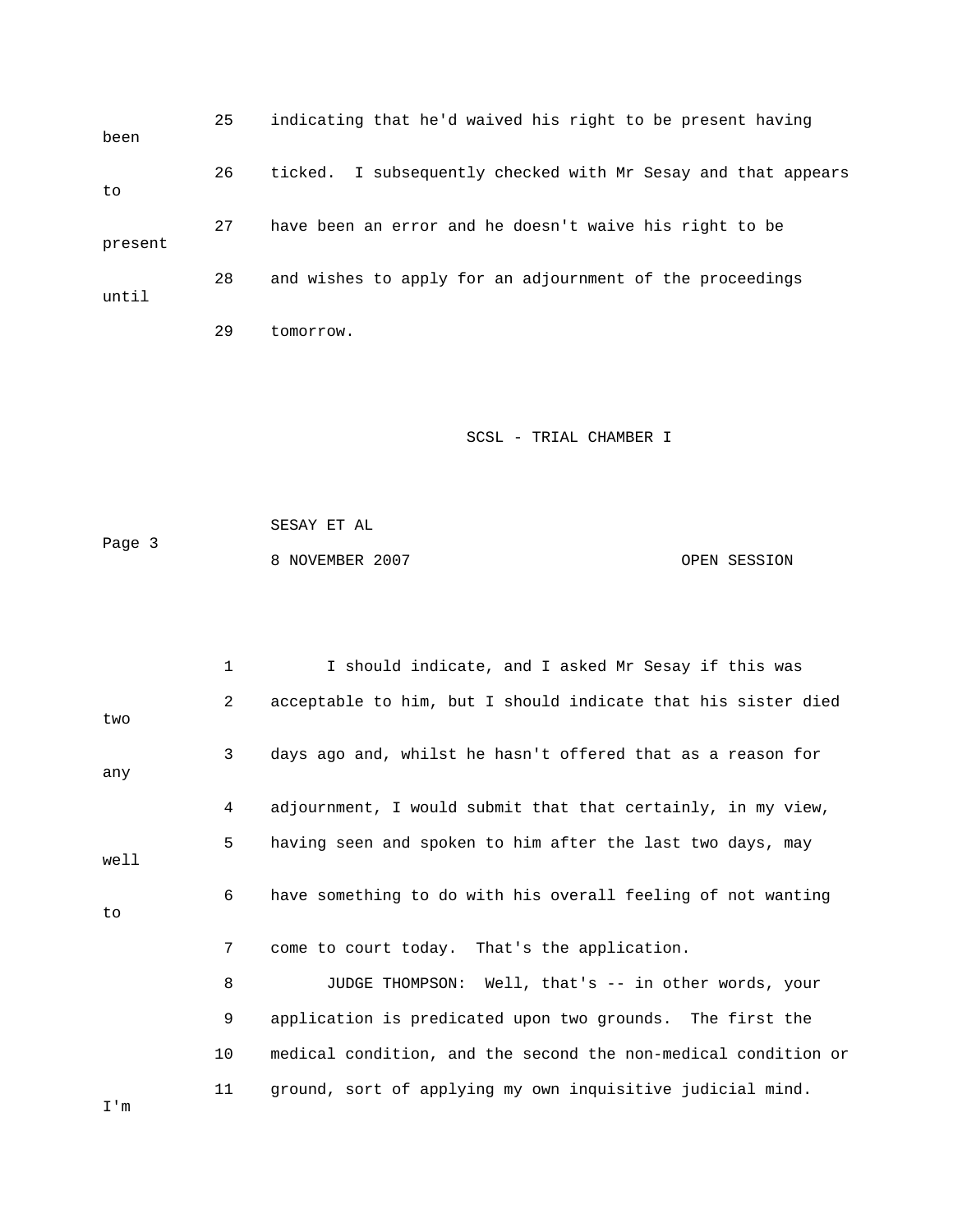|            | 12 | just wondering that if I were deliberating on whether to grant |
|------------|----|----------------------------------------------------------------|
| оf         | 13 | this application, how would I be strictly guided by any kind   |
| оf         | 14 | analysis as to the cogency or the merit of ground two, the one |
|            | 15 | the death of the sister?                                       |
| here       | 16 | In other words, what I'm saying is that don't we have          |
| to         | 17 | two grounds which seem to, in my own judicial experience, seem |
| one        | 18 | be pulling apart from each other? I would think that ground    |
| its        | 19 | seems to be one which can be easily examined in terms as to    |
|            | 20 | merit but, ground two, as I'm speaking again for myself, as I  |
| а          | 21 | said, based on my own inquisitive judicial mind -- I'm just at |
|            | 22 | loss. You might want to --                                     |
| Honourable | 23 | PRESIDING JUDGE: You may wish to -- I think the                |
| $- -$      | 24 | Justice Boutet has some comments, and then, you know, you can  |
| to         | 25 | I would like to know what the doctor has<br>JUDGE BOUTET:      |
| the        | 26 | say about this, and what is the report and recommendation of   |
| medical    | 27 | doctor; is he or is he not capable of attending? From a        |
|            | 28 | perspective; that's what I want to know.                       |
|            | 29 | Well, the note I've got is that, "I,<br>MR JORDASH:            |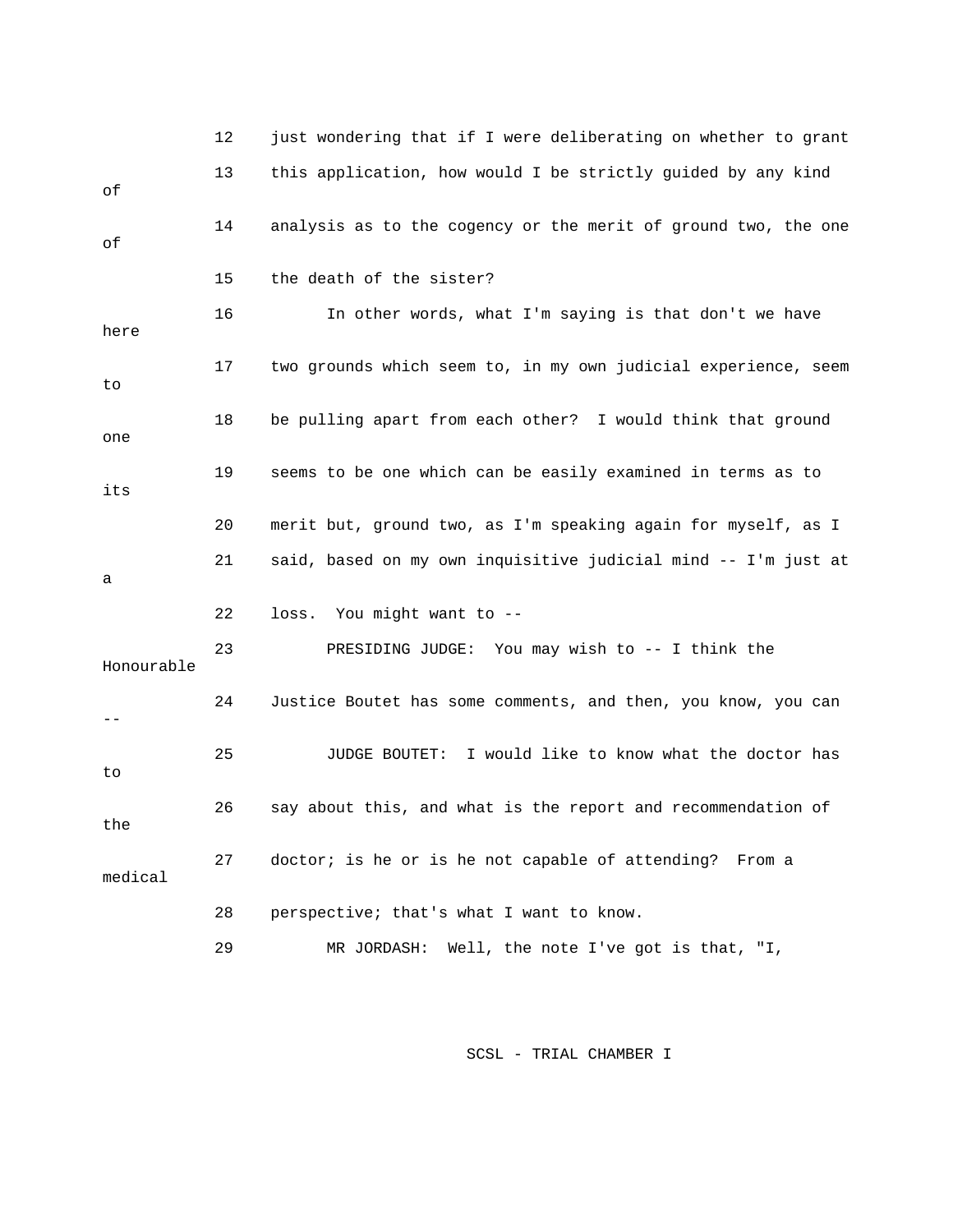| Page 4 | SESAY ET AL     |              |
|--------|-----------------|--------------|
|        | 8 NOVEMBER 2007 | OPEN SESSION |

|          | 1  | Dr Visser, hereby certify that the abovementioned detainee has |
|----------|----|----------------------------------------------------------------|
| well,"   | 2  | given the following reason for his absence: Not feeling        |
|          | 3  | written next to the box.                                       |
| SO       | 4  | JUDGE BOUTET: I know, Mr Jordash, you didn't write this        |
| say      | 5. | you are just reading from what you've been given, but I can    |
|          | 6  | this -- that does not satisfy my requirement as to the --      |
| reading? | 7  | PRESIDING JUDGE: Have you come to the end of the               |
|          | 8  | MR JORDASH:<br>Yes.                                            |
| satisfy  | 9  | PRESIDING JUDGE: You have. It does not appear to               |
|          | 10 | my requirements at all. He is reporting -- it's a reported     |
| no       | 11 | speech -- he is reporting on what he has been told. There is   |
|          | 12 | indication there, you would agree with us, that he, himself,   |
| know,    | 13 | proceeded to a clinical examination of the complaint, you      |
|          | 14 | that Sesay wants to put across for him to certify that         |
|          | 15 | clinically, indeed, he cannot attend for medical reasons.      |
|          | 16 | Well, I suppose the --<br>MR JORDASH:                          |
|          | 17 | PRESIDING JUDGE:<br>Yes.<br>Yes, you may go on.                |
| I        | 18 | JUDGE THOMPSON: Before he goes on, I would like to say         |
| the      | 19 | join my colleagues in expressing that judicial reservation to  |
|          | 20 | first ground, based on what you have read.                     |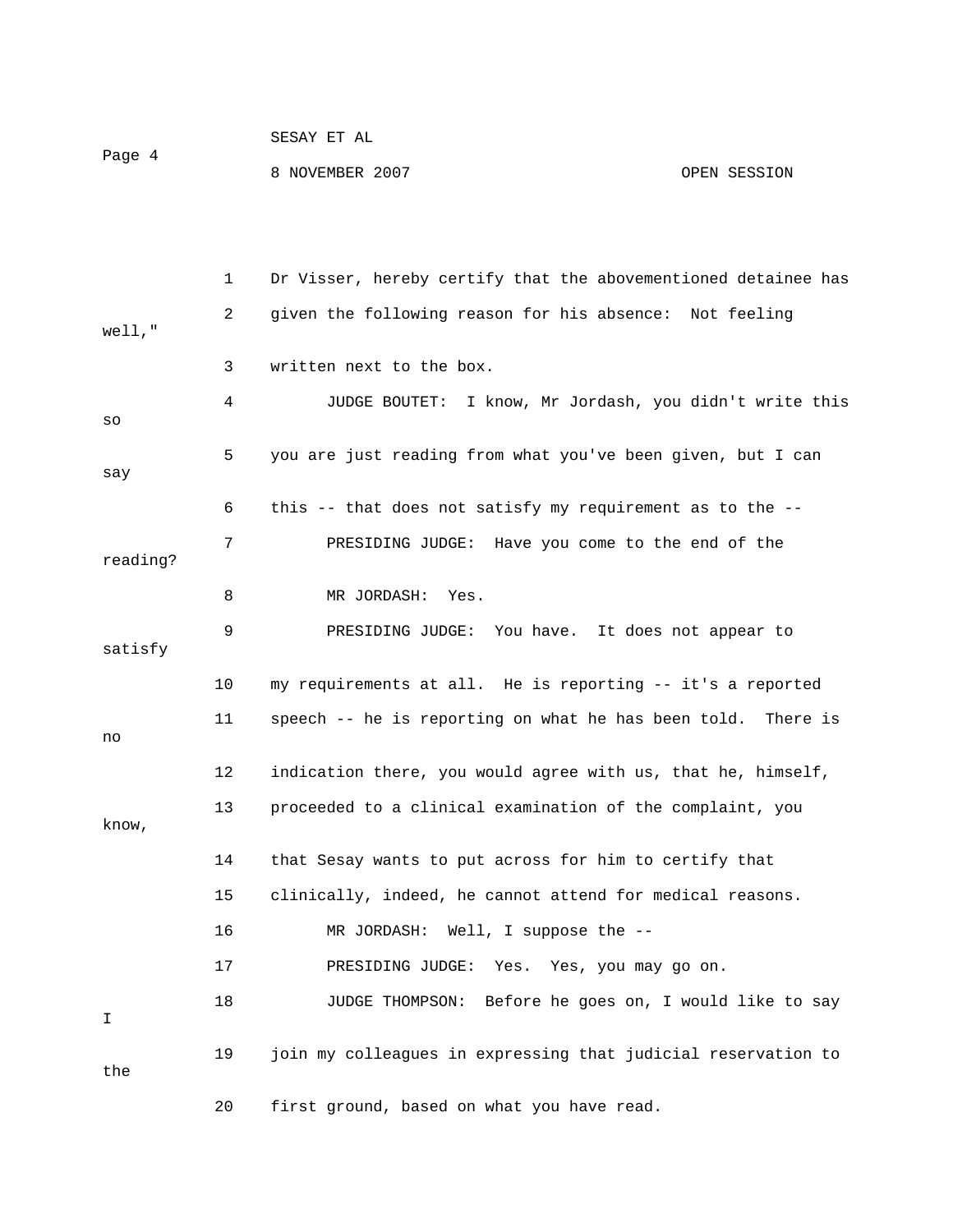| doctor | 21 | MR JORDASH: Well, to a large degree, of course, the            |
|--------|----|----------------------------------------------------------------|
| act    | 22 | in these matters must take what the patient says to him and    |
|        | 23 | on that. And if the patient says, "I'm feeling pain. I don't   |
| doctor | 24 | feel as though I can go to court," to a large extent the       |
| upon   | 25 | has to take that at face value, and that's what I'm urging     |
|        | 26 | the Court.                                                     |
|        | 27 | JUDGE THOMPSON: But my experience sometimes is that if         |
|        | 28 | it's -- there may be a verifiable situation; doctors may go on |
| to     | 29 | to -- and that is of course if the condition is verifiable as  |

| SESAY ET AL     |              |  |  |
|-----------------|--------------|--|--|
| 8 NOVEMBER 2007 | OPEN SESSION |  |  |
|                 |              |  |  |
|                 |              |  |  |

|        | 1               | providing some corroborative evidence as to what the patient  |
|--------|-----------------|---------------------------------------------------------------|
| area.  | $\mathbf{2}$    | says, because I do agree with you that's a very difficult     |
| doctor | 3               | A patient might go and say, "I'm having headache," and the    |
|        | $4\overline{ }$ | at that point in time may not be able to verify it. But there |
|        | 5 <sup>1</sup>  | are some verifiable situations in terms of one's medical      |
|        | 6               | condition. But I just put that. I do take your point.         |
| to     | 7               | MR JORDASH: I suppose in the end I'm asking the Court         |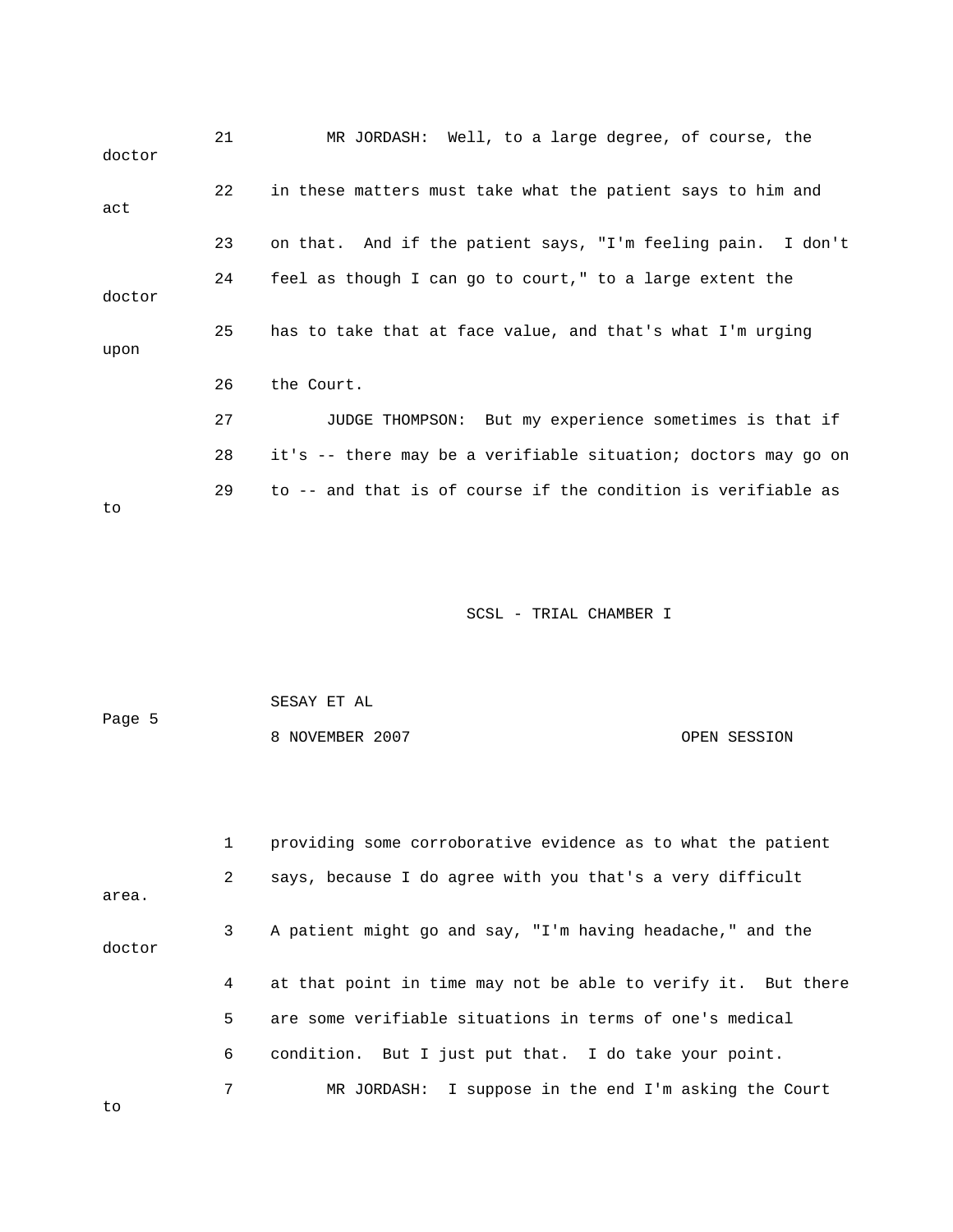| Sesay     | 8  | take it on trust, and I would respectfully submit that Mr      |
|-----------|----|----------------------------------------------------------------|
|           | 9  | has never once done anything in terms of feigning illness to   |
| the       | 10 | avoid coming to court. And in the last three years I think     |
|           | 11 | Court has not sat for one day because of Mr Sesay's illness    |
|           | 12 | and $--$                                                       |
| saying    | 13 | PRESIDING JUDGE: Mr Jordash, you know, we are not              |
| are       | 14 | that he is feigning this, no. I don't think that's what we     |
| we        | 15 | saying. All we are saying is we are a court of record, and if  |
| advanced, | 16 | have to grant an adjournment for reasons that have been        |
|           | 17 | these reasons have to have some legal, you know, some legal    |
| are       | 18 | justification, and since we are in the medical field, all we   |
| this      | 19 | saying is that a medical certification would at least back     |
|           | 20 | application, you know, for the Court to be able to arrive at   |
|           | 21 | granting the application.                                      |
| you       | 22 | It is not your fault. You did say that he only phoned          |
|           | 23 | this morning. It would have been difficult for you to arrange  |
|           | 24 | for certain things you've done and you've just been presented  |
| may       | 25 | with that form where he says he is not well, and the doctor    |
| the       | 26 | be consulted rather precipitatedly, and he has said: Well,     |
| himself   | 27 | accused has told me this, and so on and so forth and he        |
|           | 28 | did not bother to conduct a clinical verification of what must |
| morning.  | 29 | have hampered Mr Sesay from attending the session this         |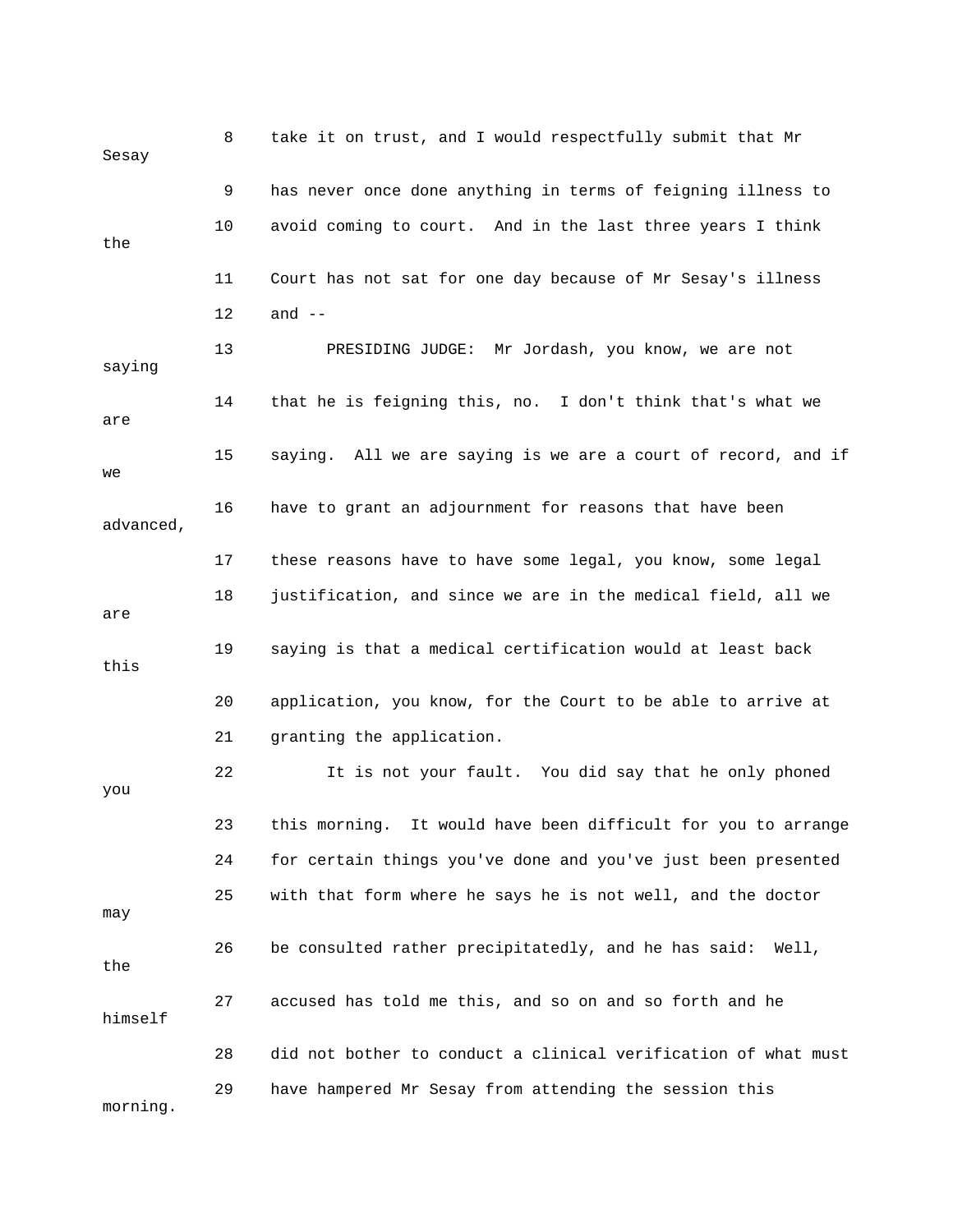8 NOVEMBER 2007 CPEN SESSION

|        | 1  | So this is it, and it is not your fault, and we are not saying |
|--------|----|----------------------------------------------------------------|
|        | 2  | that we don't trust what you are saying either. But it's just  |
|        | 3  | you have the judicial basis, the legal basis for granting this |
| record | 4  | adjournment. It is important for us, and for a court of        |
| an     | 5  | that we are, you know, to justify that, rather than granting   |
| this   | 6  | adjournment on the grounds that, well, the accused has said    |
|        | 7  | and that. I think that falls short of the expectations, you    |
|        | 8  | know, of this Court in terms of medical certifications that we |
|        | 9  | require from time to time to orientate our proceedings here.   |
|        | 10 | This is what we are saying.                                    |
| call   | 11 | So I don't know if we could stand down this matter and         |
| able   | 12 | in the doctor. We think that we would get to -- we will be     |
| time.  | 13 | to get to somewhere. I don't think it takes us a very long     |
| us,    | 14 | The Court Management can call in the doctor for him to tell    |
|        | 15 | you know, what his position is in this matter and whether he - |

SESAY ET AL

Page 6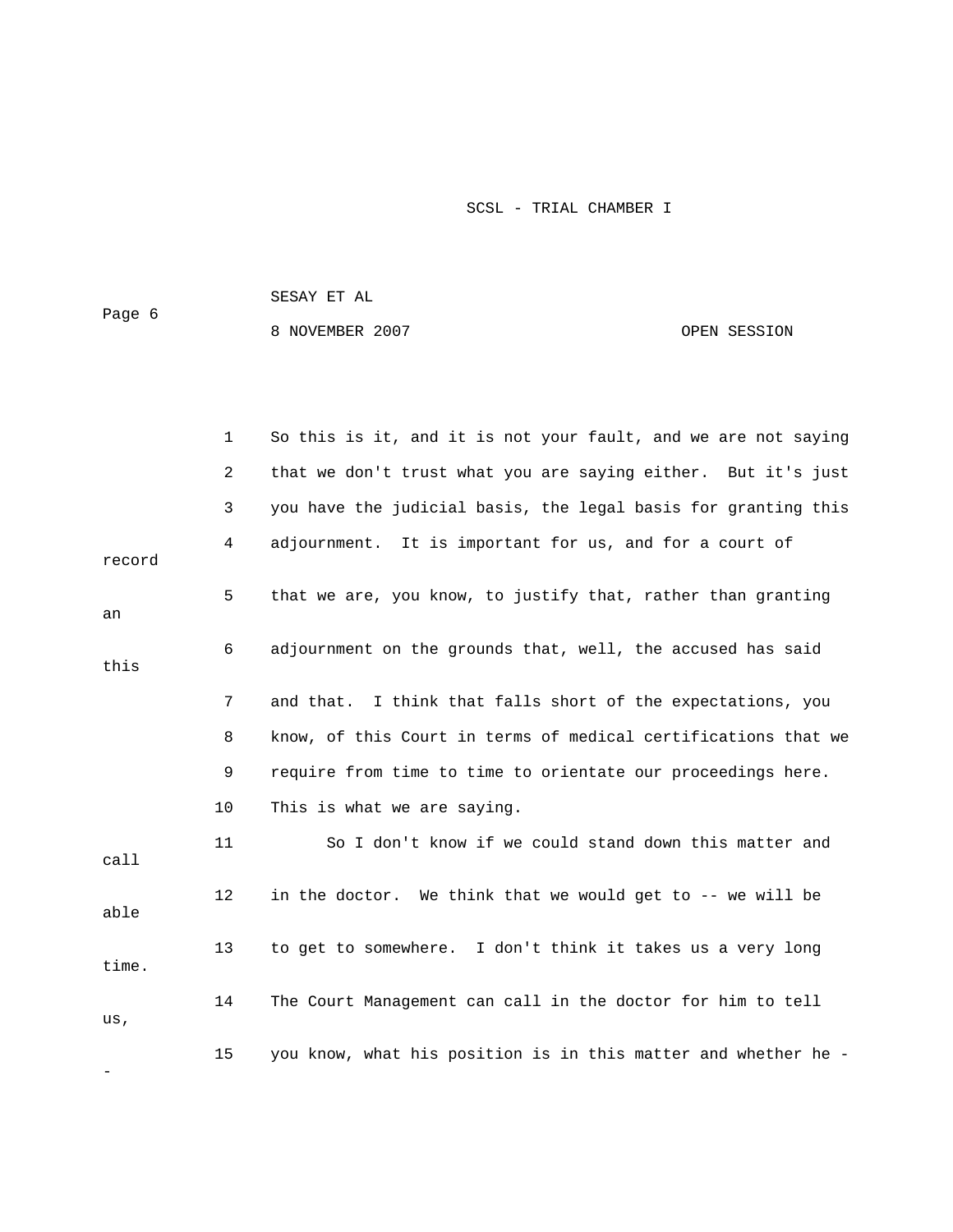| fails    | 16 | maybe he may have -- he may well have examined Mr Sesay but    |
|----------|----|----------------------------------------------------------------|
| going    | 17 | to put it on record, thinking that maybe the Court was not     |
|          | 18 | to insist to go through the whole hog of an inquiry into the   |
| the      | 19 | reasons that Mr Sesay is advancing for absenting himself from  |
|          | 20 | Court.                                                         |
| minutes, | 21 | So I think we would stand the matter down for 15               |
|          | 22 | 15, 20 minutes, to enable the doctor to come here. The Court   |
| he       | 23 | Management should please take note and ask the doctor; we hope |
| portion? | 24 | is there. I mean, Mr Jordash, what doctor signed that          |
|          | 25 | MR JORDASH: Dr Visser, V-I-S-S-E-R.                            |
| Ιf       | 26 | PRESIDING JUDGE: Dr Visser. Well, I hope he is there.          |
|          | 27 | he is there, he should be contacted. If not, the doctor in     |
| Ιf       | 28 | charge of the unit, I think it's still Dr Harding, isn't it?   |
|          | 29 | Dr Harding is there we could proceed.                          |

 SESAY ET AL Page 7 8 NOVEMBER 2007 CPEN SESSION

 1 JUDGE BOUTET: Maybe that's why it's Visser, because 2 Harding is not there. But whatever. And in addition to that, Mr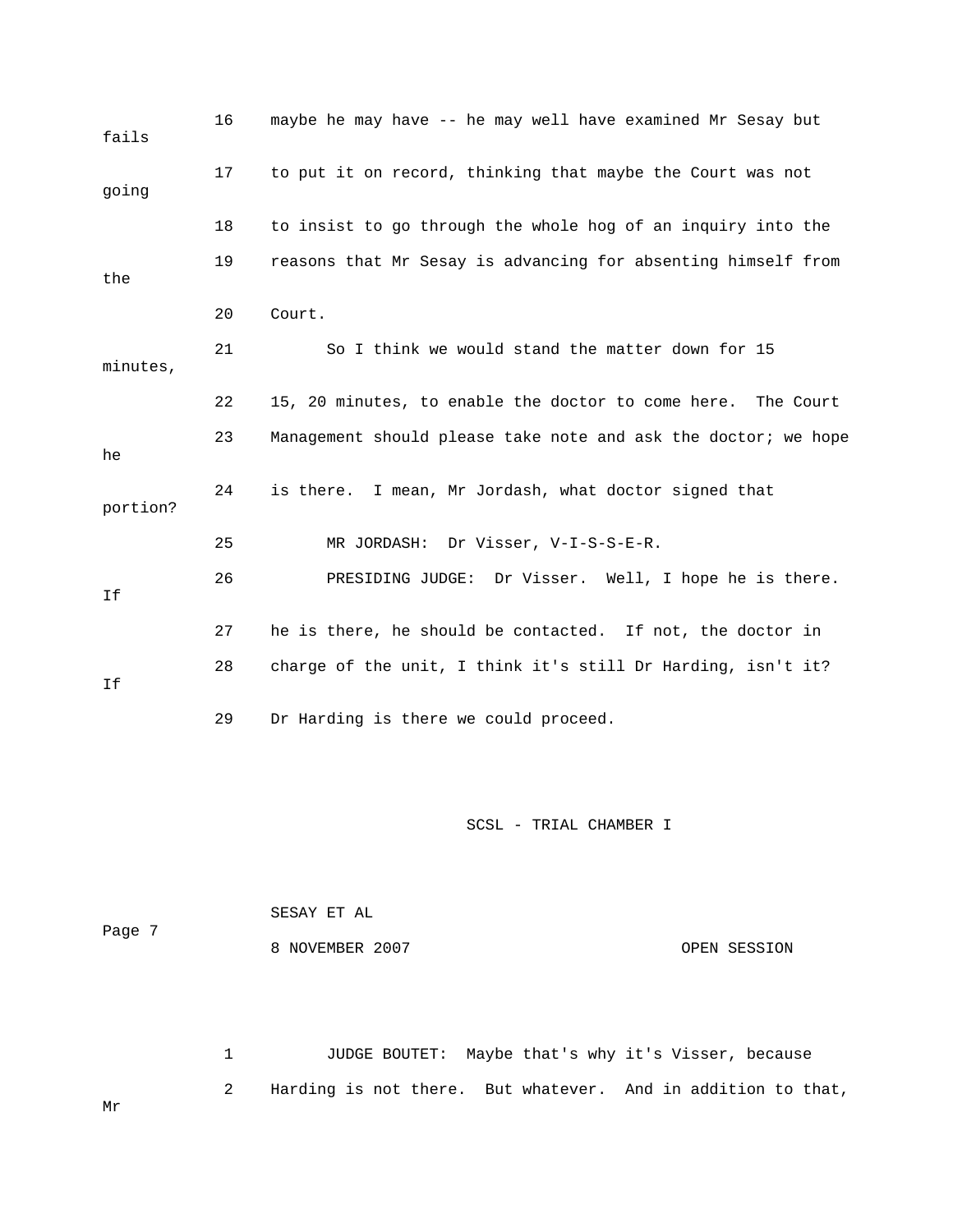| mean,  | 3  | Jordash, I would like to be informed as to the future. I      |
|--------|----|---------------------------------------------------------------|
|        | 4  | you say that your client is likely to be okay tomorrow and    |
| we     | 5  | attend. But is it something that is recurrent and next week   |
| like   | 6  | are going to face -- this is the kind of information I would  |
|        | 7  | to know for the future. So is it something that is to be      |
|        | 8  | expected or it is just a one-off and he will be okay.         |
|        | 9  | I know your client had surgery. We know what happened         |
| happen | 10 | before the surgery. So, is it something that is likely to     |
| expect | 11 | again? So, if only to be properly informed as to what to      |
|        | 12 | is one question that we would like to ask the doctor and hope |
|        | 13 | this doctor is in a position. I'm saying this because he's    |
| doctor | 14 | not -- I'm not sure if it's a he or she but, whatever the     |
|        | 15 | is, that this particular doctor is in a position to properly  |
|        | 16 | advise the Court. It's not of your making, I know.            |
| 20     | 17 | The Chamber will rise for about 15 to<br>PRESIDING JUDGE:     |
|        | 18 | minutes and we will resume thereafter with the doctor on the  |
|        | 19 | stand.                                                        |
|        | 20 | [Break taken at 10.20 a.m.]                                   |
|        | 21 | $[RUF08NOV07B - JS]$                                          |
|        | 22 | [Upon resuming at 11.00 a.m.]                                 |
| Yes,   | 23 | PRESIDING JUDGE: Yes, we are resuming the session.            |
|        | 24 | Mr Jordash.                                                   |
|        | 25 | MR JORDASH: I think I inadvertently misled the Court.         |
| his    | 26 | Dr Visser is in fact DR Visser, DR are the first initials of  |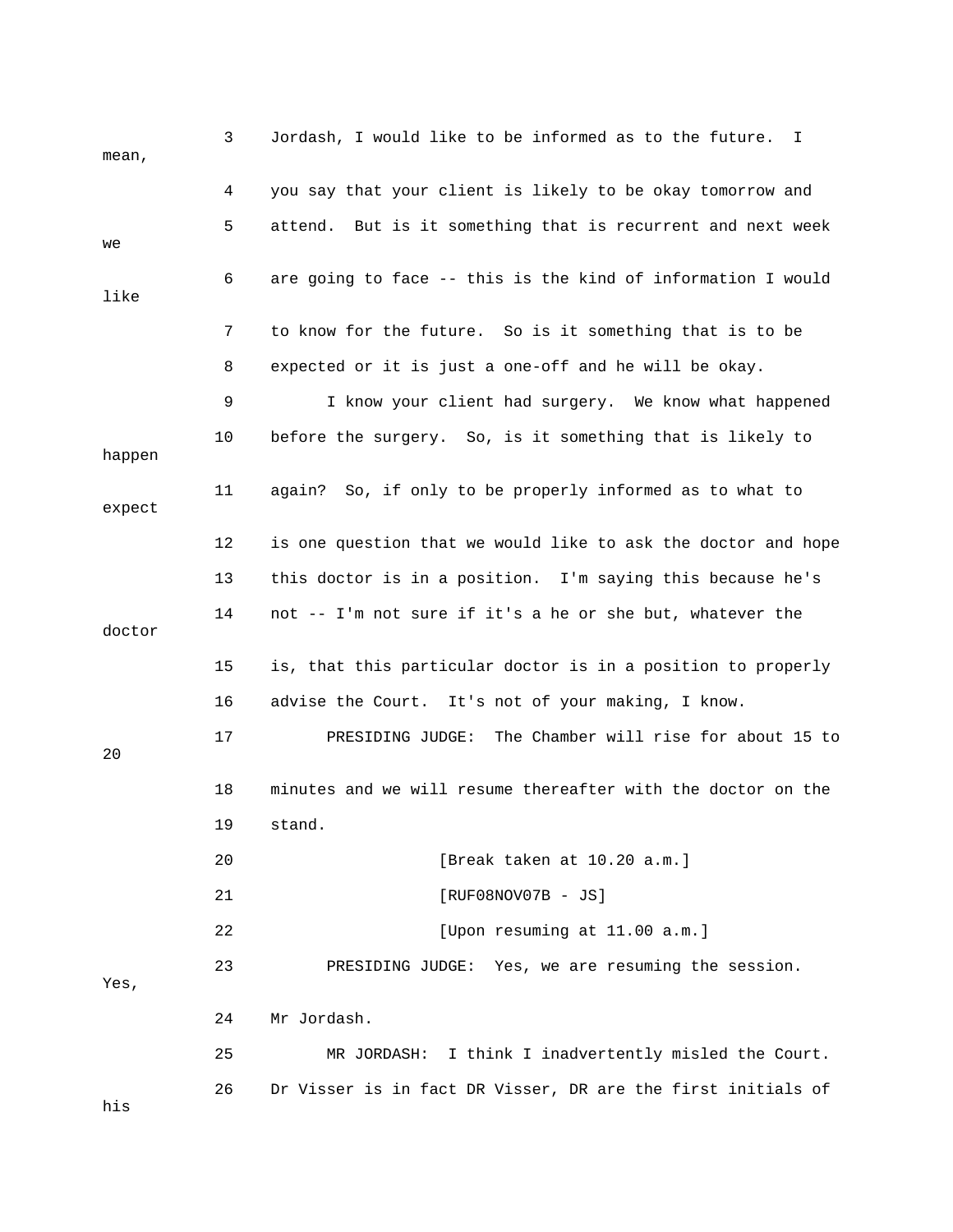27 first two names.

28 PRESIDING JUDGE: I see.

29 MR JORDASH: So DR Visser is in fact the detention

SCSL - TRIAL CHAMBER I

 SESAY ET AL Page 8 8 NOVEMBER 2007 OPEN SESSION

 1 supervisor at the moment. The real doctor is here now. 2 PRESIDING JUDGE: Well, you see, it's as if we knew what 3 the error was on the paper, we were insisting on some medical 4 expertise on this and, lo and behold, I think events have proved 5 us right and the security adviser who was trying to speak like a 6 doctor is very far from being one. 7 MR JORDASH: It seems that way. 8 PRESIDING JUDGE: Yes. Well, I think, Mr Court Management, 9 please let the Court move from the closed to the open session. 10 MR GEORGE: Yes, sir. We are in open session now. 11 PRESIDING JUDGE: Thank you. For the records, I think 12 everything that was -- that we heard and said this morning, 13 concerning an adjournment that is related to Mr Sesay's illness, 14 should be transferred to the open records, you know, of the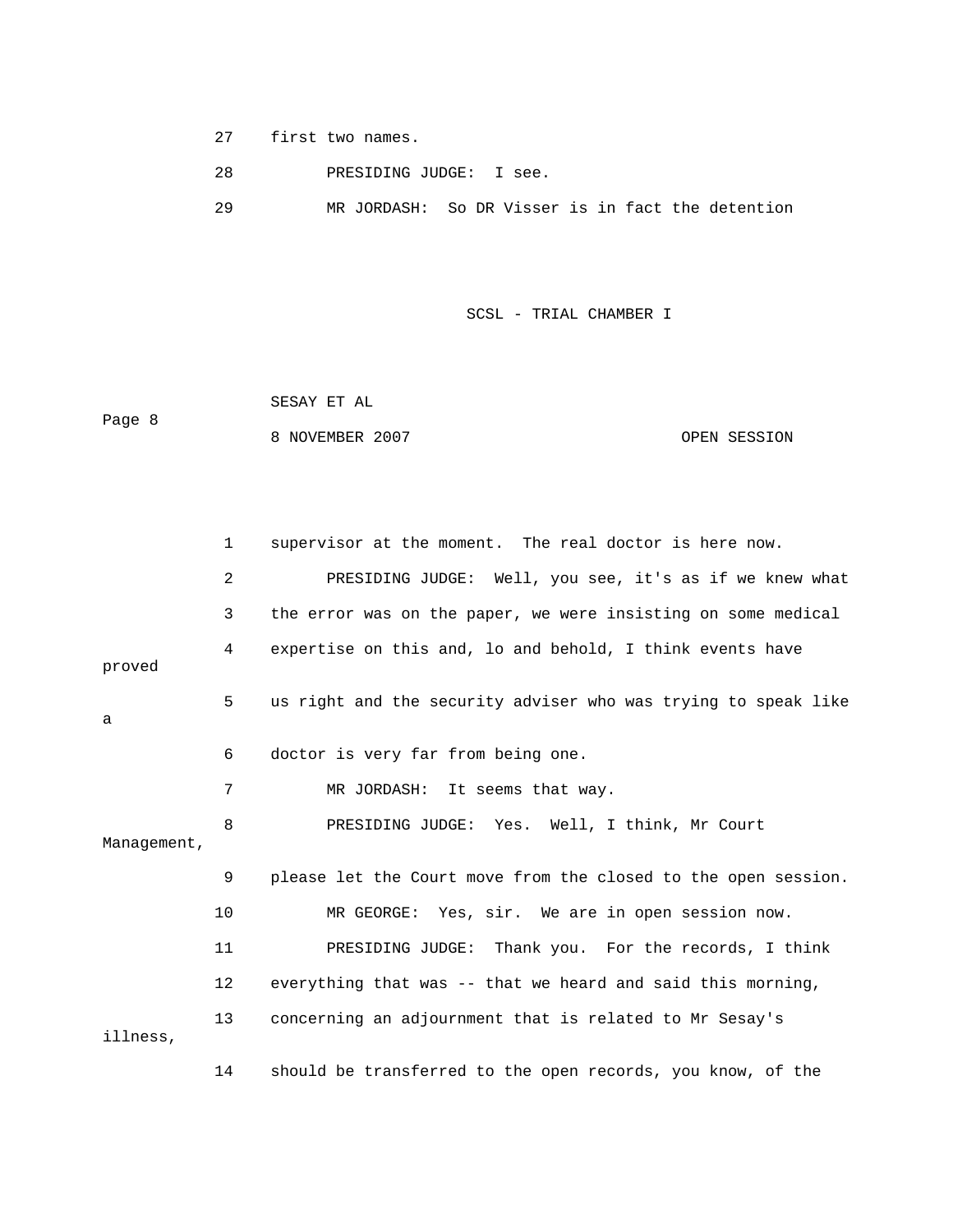| the     | 15 | Court. It was taken in closed session, but it should move to  |
|---------|----|---------------------------------------------------------------|
|         | 16 | open records of the Court because these are matters of public |
| access  | 17 | interest which should be -- to which everyone should have     |
|         | 18 | unless, of course, we deem it otherwise.                      |
|         | 19 | So we are now in an open session and before we left, or       |
| is      | 20 | before we rose, there was some uncertainty as to why Mr Sesay |
| not     | 21 | not in court this morning, and particularly so because he has |
| says,   | 22 | waived his right to be present in court and, from what he     |
| waiving | 23 | and what I noted from Mr Jordash's application, he is not     |
|         | 24 | it particularly for this witness. I suppose it is within that |
|         | 25 | context that he refused to waive his right to be present in   |
|         | 26 | court.                                                        |
|         | 27 | But we are told, Mr Harding -- Dr Harding, I'm sorry --       |
| is      | 28 | that Mr Sesay, who you take care of amongst other detainees,  |
| the     | 29 | not -- is indisposed and cannot be in Court today and, from   |

| Page 9 | SESAY ET AL     |              |
|--------|-----------------|--------------|
|        | 8 NOVEMBER 2007 | OPEN SESSION |

 1 application we have before us, it is that he cannot be in Court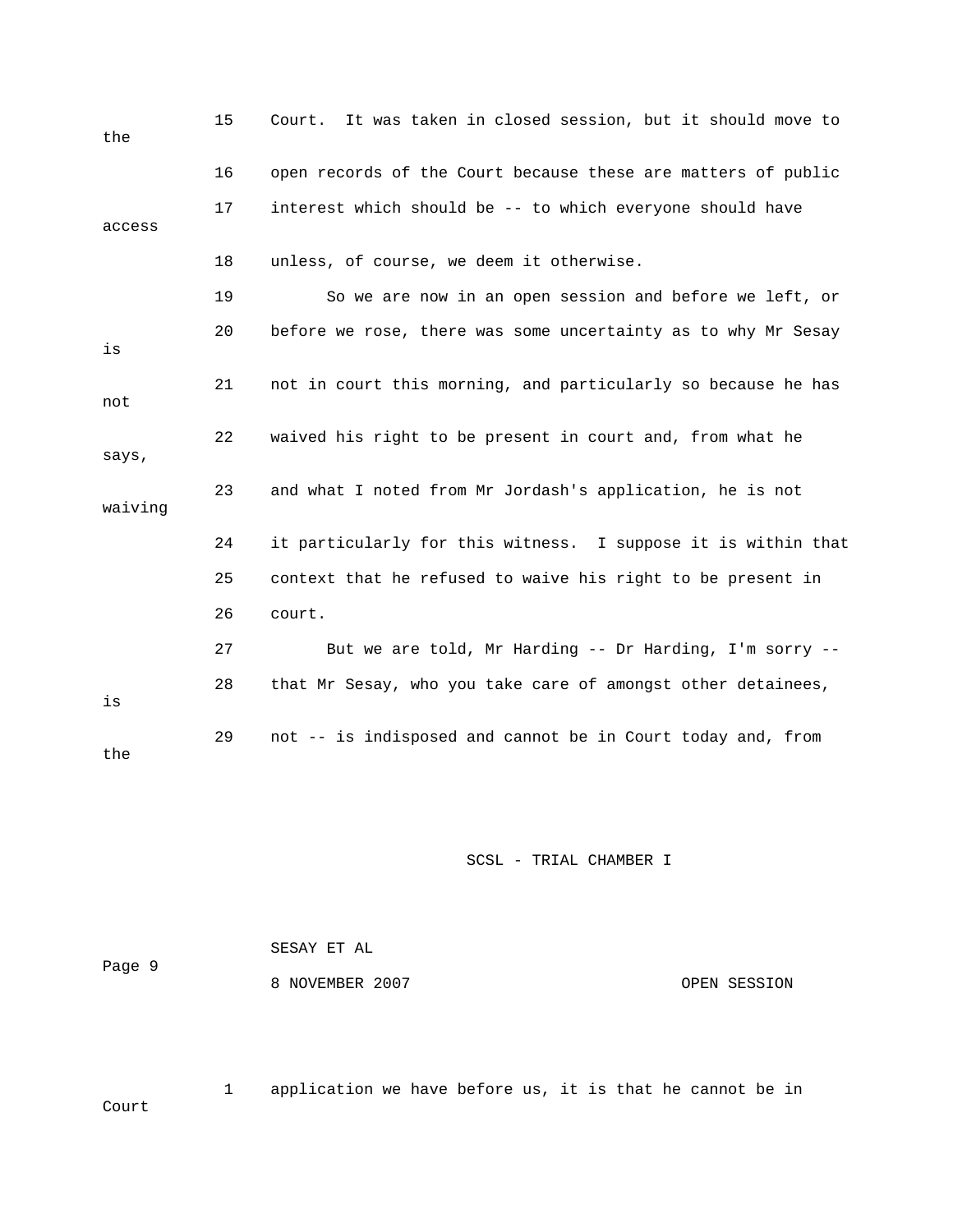2 for medical reasons and for only one day.

 3 Because we want to complete our records, and to have the 4 clinical backing for this application, we decided that we should 5 have you in here so as to hear from you and to know what 6 precisely is at the root of this application and to enable us 7 know whether to grant it or not. 8 So, Dr Harding, I think you may enlighten the Court on 9 Mr Sesay's state of health at this point in time and, maybe after 10 your enlightenment, the Judges may want to put certain questions 11 or seek some clarifications from you on this issue, not only for 12 today, but for subsequent hearings. So you may please advise the 13 Court, Dr Harding. 14 DR HARDING: Good morning, My Lords. Last evening Mr Sesay 15 complained of pain in his right hip joint. He was given 16 appropriate medication and I must say that he says he feels much 17 better this morning. However, he is afraid that he wouldn't last 18 the day because of the pain, and I want to support that and I 19 have duly given him the day off so that he will recuperate 20 properly and he has promised, and I want to promise you that he 21 will be in Court tomorrow. 22 PRESIDING JUDGE: Thank you. I understand what you have 23 said. I don't know if my colleagues have some questions to put 24 to you, Dr Harding?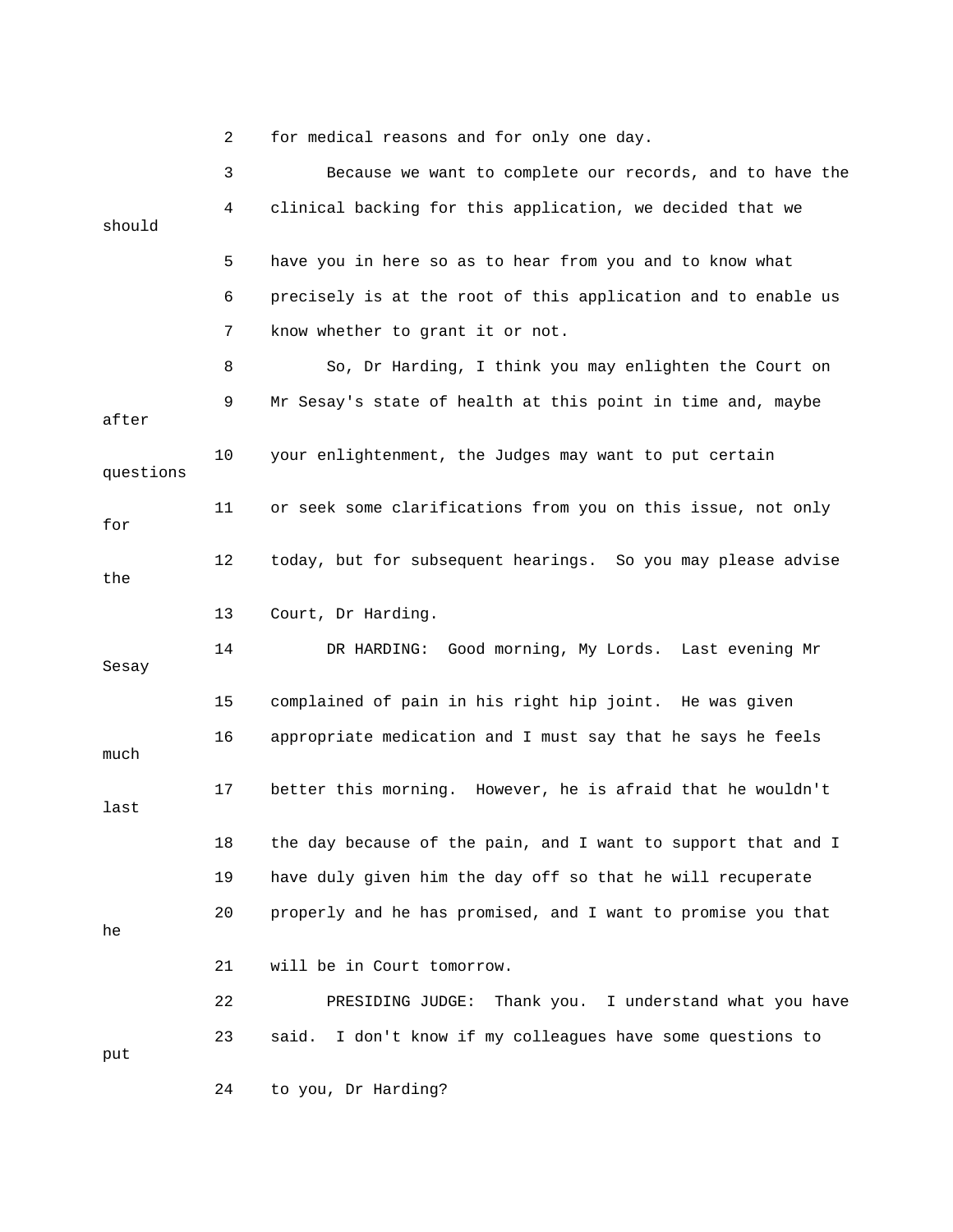25 JUDGE BOUTET: Dr Harding, can we have some indication as 26 to the recurrence of this problem or this is something that is 27 still to be expected off and on, or it's one-off or what is the 28 prognosis, if you know it? 29 DR HARDING: Yes, I do. As most of us are aware, Mr Sesay

SCSL - TRIAL CHAMBER I

 SESAY ET AL Page 10 8 NOVEMBER 2007 OPEN SESSION

 1 has got bad right hip joints. To be precise, osteoarthritis of 2 his right hip joint as a result of the bullet that shattered his 3 hip, and the bullet that was removed in Senegal some months ago. 4 So it's possible that he will be having pain on and off, you 5 know. 6 We, he is -- I wouldn't say constantly but he is on 7 painkillers for that and we can just hope that it won't occur 8 very often. 9 JUDGE BOUTET: But because of evolution of his osteoporosis 10 as such, I'm not saying it can be cured but it can be controlled, 11 to an extent, the pain, by painkillers?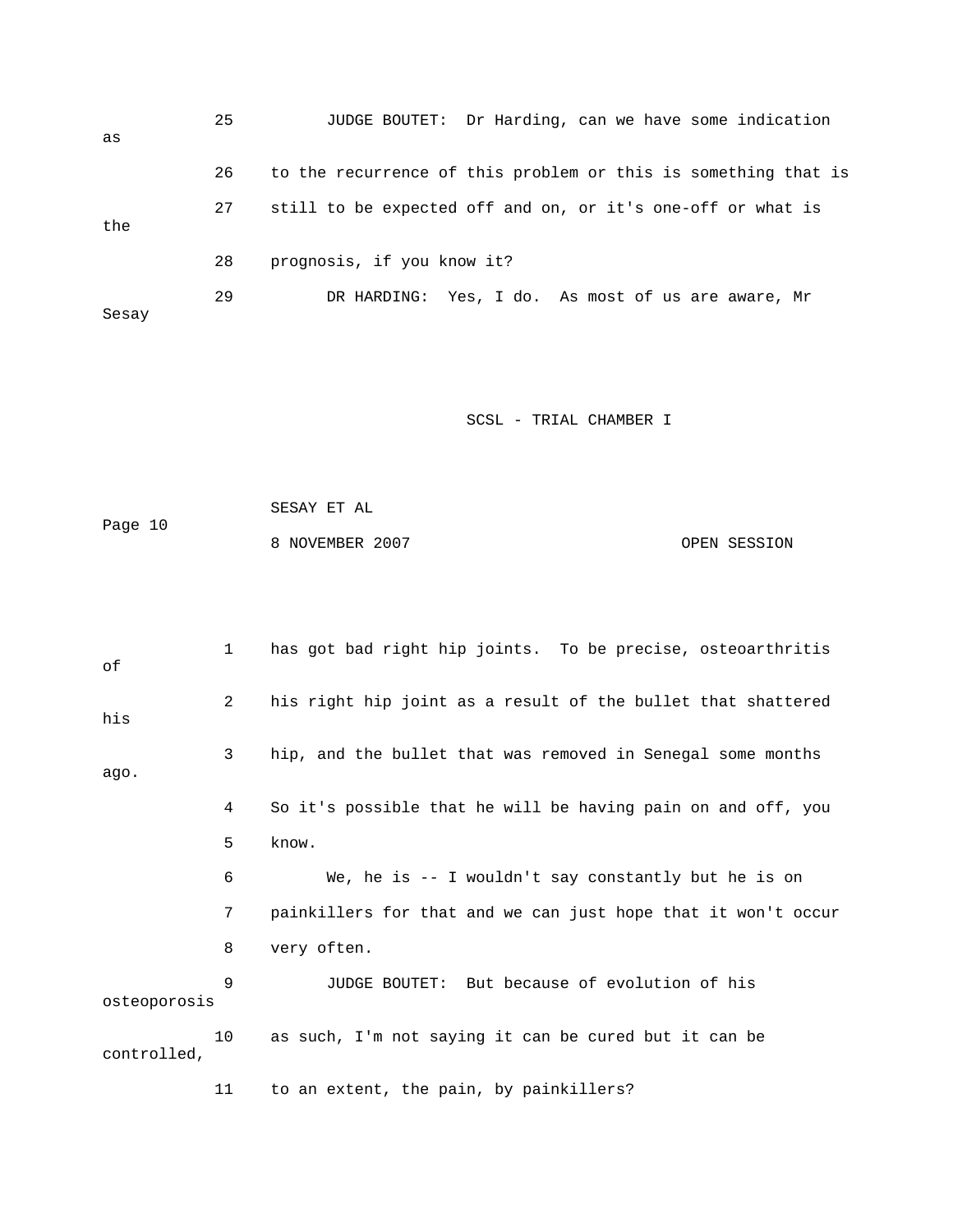12 DR HARDING: Yes, it can be controlled. 13 JUDGE BOUTET: But can he be administered painkillers and 14 still attend Court in a normal fashion? 15 DR HARDING: Yes, he can. He can, My Lord. 16 JUDGE BOUTET: But it was your advice, on medical grounds, 17 that today it would be better for him to recuperate for one more 18 day. 19 DR HARDING: Yes, My Lord. 20 JUDGE BOUTET: Okay. Thank you very much. We appreciate 21 it. 22 JUDGE THOMPSON: Dr Harding, in a situation like this, you 23 know the history very well of this litany. Is it possible at 24 this stage to predict that there may well be a progressive 25 deterioration of the osteoporosis, or you don't want to, because 26 it's a condition which, once it sets in, and particularly after 27 surgery, and that kind of thing, it becomes residual, then 28 there's a possibility. But I leave you to enlighten us on that. 29 DR HARDING: Yes. It is very possible that it will

SCSL - TRIAL CHAMBER I

 SESAY ET AL Page 11

8 NOVEMBER 2007 OPEN SESSION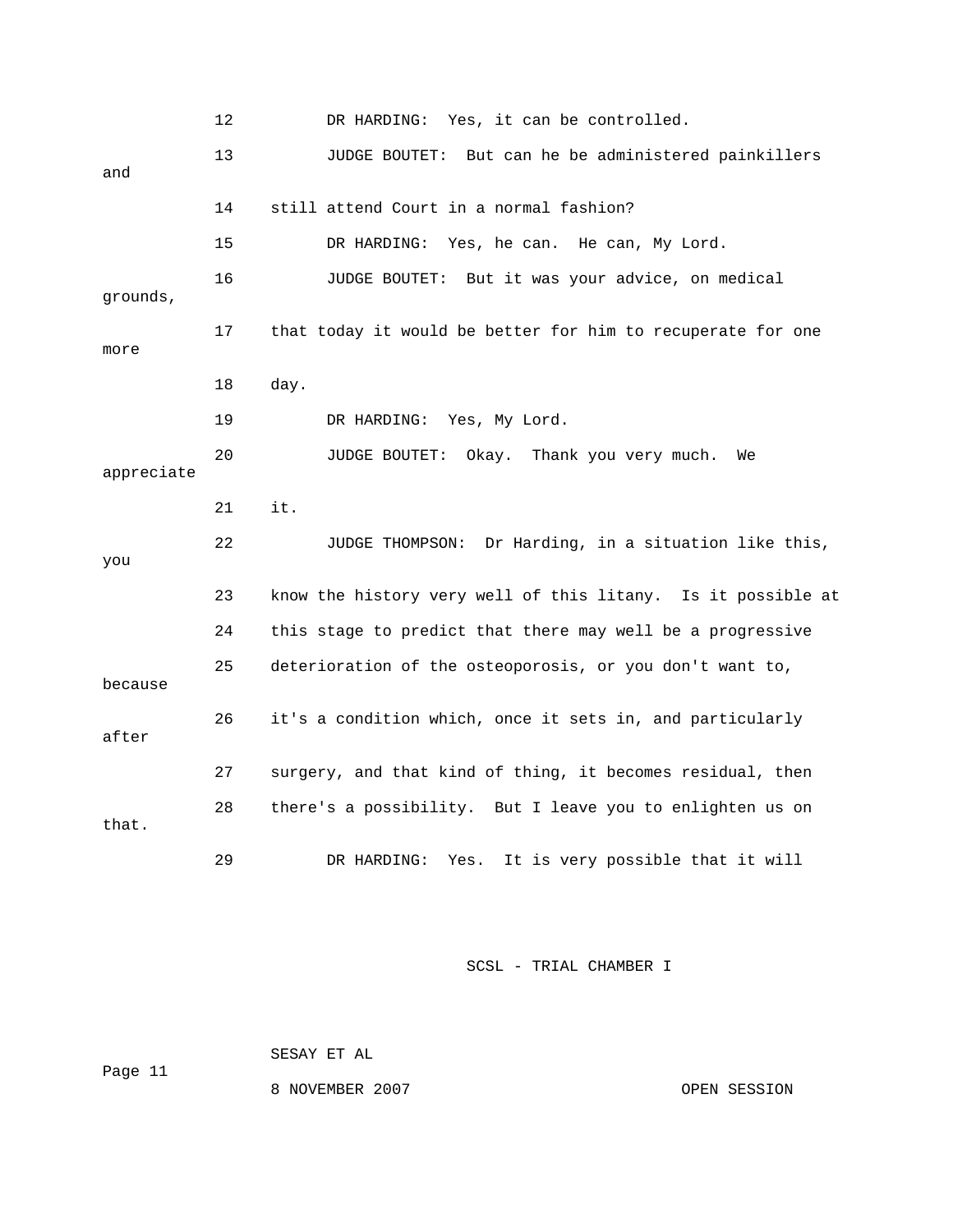| оf     | 1  | progress, but that there will be a progressive deterioration   |
|--------|----|----------------------------------------------------------------|
|        | 2  | his condition; that's a possibility.                           |
|        | 3  | JUDGE THOMPSON:<br>Thank you. That's all I want to know.       |
|        | 4  | PRESIDING JUDGE: Yes, Mr Jordash?                              |
| assist | 5  | MR JORDASH: May I ask a question? I think it might             |
|        | 6  | the Court.                                                     |
|        | 7  | PRESIDING JUDGE: Yes, you may. Why not.                        |
| you    | 8  | MR JORDASH: Before the Honourable Judges came back in,         |
| to     | 9  | suggested to me something that he might be able to do in Court |
|        | 10 | assist him; could you explain that, please?                    |
|        | 11 | DR HARDING: Yes, My Lords. I just want to ask your             |
|        | 12 | indulgence to allow Mr Sesay to stand up after a long Court    |
|        | 13 | session so that he could stretch his leg and maybe that would  |
| long   | 14 | ease the pain, because he is complaining of the -- that the    |
|        | 15 | sitting that, you know, it is a bit painful, not to move about |
|        | 16 | but just to stand up and then he sits again.                   |
| stood  | 17 | Well, I don't think this Court has<br>PRESIDING JUDGE:         |
| When   | 18 | in the way of Mr Sesay's movements, if and when he wishes.     |
| to     | 19 | he wants to go to the restroom he is always granted the leave  |
| know,  | 20 | If he wants to stretch or flex his muscles, you<br>do that.    |
| we     | 21 | for some time, now that you've certified that, I don't think   |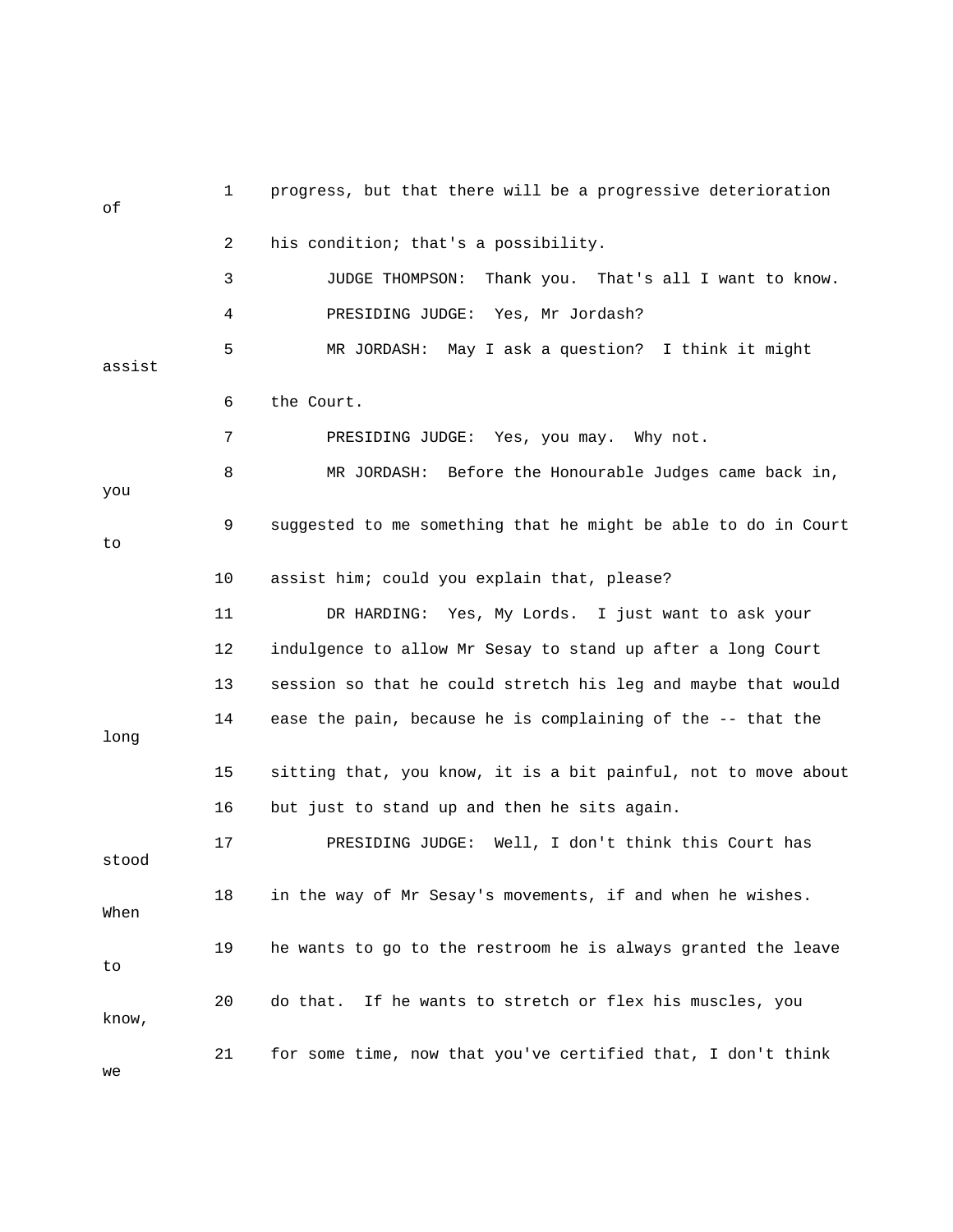| contribute | 22 | would see any harm in that. I mean, if only it would           |
|------------|----|----------------------------------------------------------------|
|            | 23 | to ameliorating the situation of his health.                   |
|            | 24 | DR HARDING: Thank you My Lord. Thank you.                      |
|            | 25 | PRESIDING JUDGE: Yes. Well, I think upon hearing               |
|            | 26 | Dr Harding and his explanation on the medical situation of     |
| reasons    | 27 | Mr Sesay, the Tribunal is satisfied that there are good        |
|            | 28 | for him to be absent from Court today, and that there are good |
| present    | 29 | reasons also for him to refuse to waive his right to be        |

 SESAY ET AL Page 12 8 NOVEMBER 2007 CPEN SESSION

|           | 1              | in Court.                                                     |
|-----------|----------------|---------------------------------------------------------------|
|           | $\overline{2}$ | And on these remarks, the Court accordingly decides to        |
| tomorrow  | 3              | grant Mr Jordash's application for an adjournment until       |
| tomorrow  | 4              | and the Chamber will accordingly adjourn its session to       |
|           | 5              | at 9.30 when we hope, as Dr Harding has assured us, Mr Sesay  |
|           | 6              | would be fit to come, to make an appearance in Court, for the |
|           | 7              | pursuit of the proceedings in the Chamber.                    |
|           | 8              | Yes, Mr Jordash?                                              |
| something | 9              | MR JORDASH: I was wondering if I might complete               |